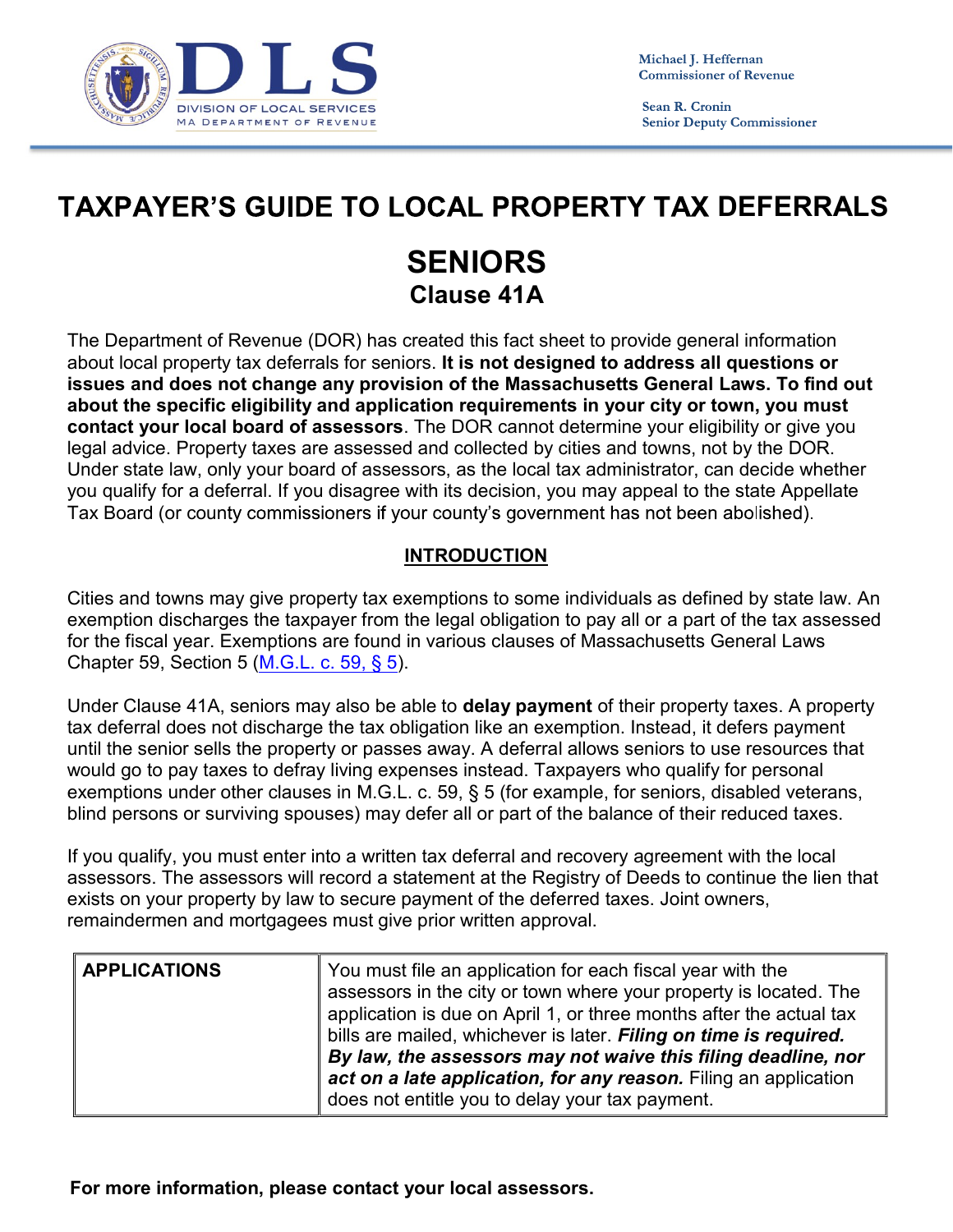| <b>DOCUMENTATION</b>                      | You must provide the assessors with whatever information is<br>reasonably required to establish eligibility. This information may<br>include, but is not limited to:<br>1. Birth certificates.<br>2. Evidence of ownership, domicile and occupancy.<br>3. Income tax returns.                                                                                                                                                                                                                                                                               |
|-------------------------------------------|-------------------------------------------------------------------------------------------------------------------------------------------------------------------------------------------------------------------------------------------------------------------------------------------------------------------------------------------------------------------------------------------------------------------------------------------------------------------------------------------------------------------------------------------------------------|
| <b>ELIGIBILITY</b><br><b>REQUIREMENTS</b> | You must satisfy tests relating to age, domicile, ownership,<br>occupancy and annual income. You must meet all eligibility<br>requirements as of July 1 of the tax year. (The fiscal year of<br>cities and towns begins July 1 and ends the following June 30.) If<br>you do not meet all requirements as of July 1, you cannot<br>defer all or any portion of your taxes for that tax year.                                                                                                                                                                |
| <b>AGE</b>                                | You must be 65 or older.                                                                                                                                                                                                                                                                                                                                                                                                                                                                                                                                    |
| <b>DOMICILE</b>                           | You must have had a domicile in Massachusetts for at least 10<br>consecutive years before the tax year begins. You must also be<br>domiciled in the property. Your domicile is where your principal<br>and legal home is located, your family, social, civic and<br>economic life is centered and you plan to return whenever you<br>are away. You may have more than one residence, but only one<br>domicile.                                                                                                                                              |
| <b>OWNERSHIP AND</b><br><b>OCCUPANCY</b>  | You must have owned and occupied the property, or other real<br>property in Massachusetts, as a domicile for at least 5 years.<br>The years do not have to be consecutive or at the same location.<br>1. You may own the property solely, as a joint owner or as a<br>tenant in common.<br>2. If you hold a life estate in the domicile, you are the owner.<br>3. If your domicile is held in a trust, you are the owner only if:<br>a. You are a trustee or co-trustee of that trust, and<br>b. You have a sufficient beneficial interest in the domicile. |
| <b>INCOME LIMITS</b>                      | Your income (gross receipts) for the previous calendar year<br>cannot exceed \$20,000. If you are married, the combined gross<br>receipts of you and your spouse cannot exceed \$20,000. The<br>gross receipts limit may be increased up to the income limit<br>allowed for the "circuit breaker" state income tax credit for single<br>non-head of household filers, by vote of the legislative body of<br>your city or town.                                                                                                                              |
|                                           | Gross receipts means income from all sources and is<br>broader than taxable income for federal or state income tax<br><b>purposes</b> . Ordinary business expenses and losses are<br>deducted but not personal or family expenses.                                                                                                                                                                                                                                                                                                                          |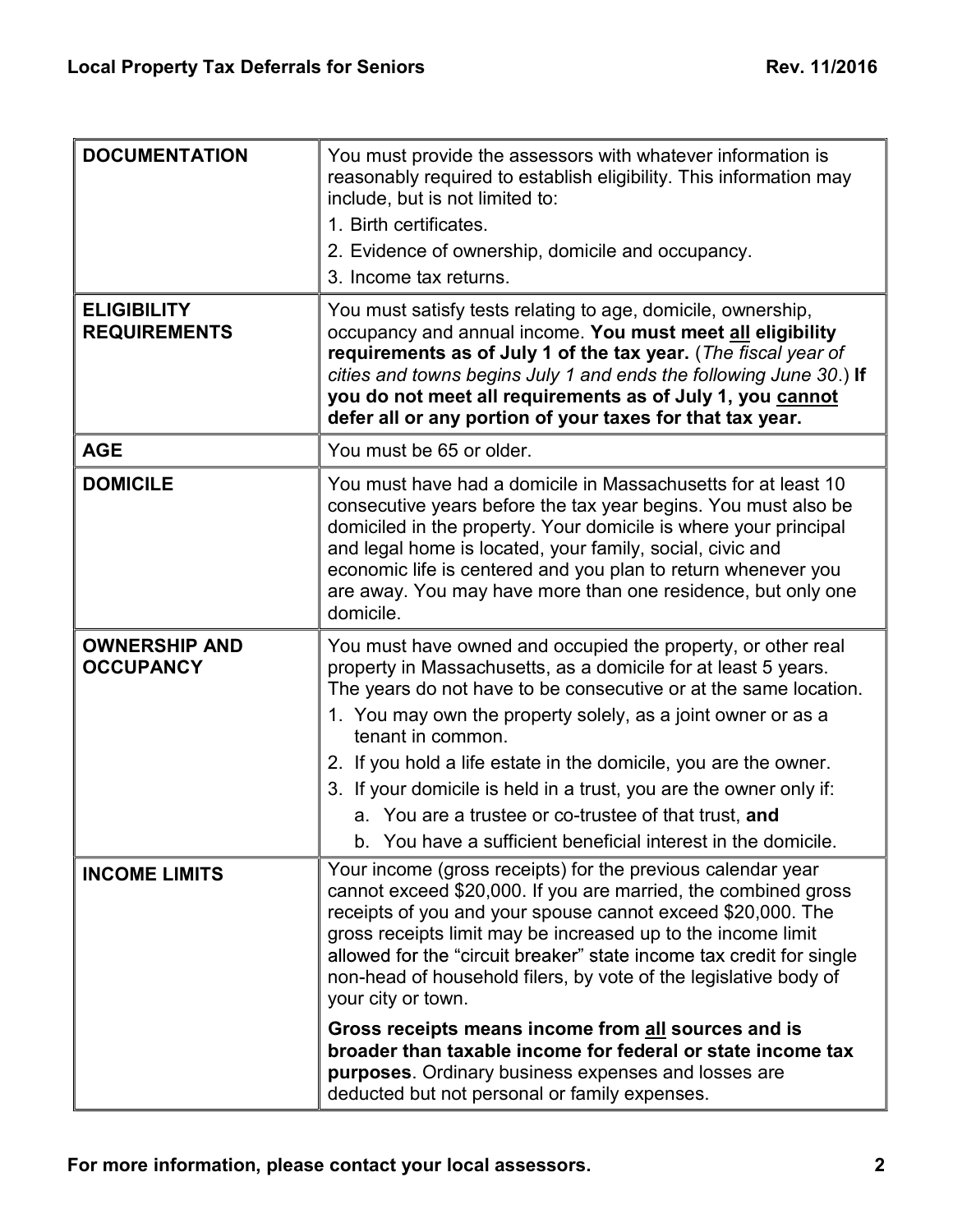| <b>DEFERRAL AMOUNT</b>  | You may defer payment of all or a part of the taxes owed each<br>year so long as (1) you continue to qualify, and (2) the cumulative<br>deferred taxes and accrued interest are not more than 50% of<br>your proportional ownership share of the fair cash value of the<br>property. For example, if you are a joint owner with one other<br>person, the total amount deferred cannot be more than 25% of the<br>property's value                                                                                                |  |
|-------------------------|----------------------------------------------------------------------------------------------------------------------------------------------------------------------------------------------------------------------------------------------------------------------------------------------------------------------------------------------------------------------------------------------------------------------------------------------------------------------------------------------------------------------------------|--|
|                         | If you own the property with someone who is not your spouse, the<br>amount you may defer annually is also limited to your proportional<br>ownership share of the year's tax.                                                                                                                                                                                                                                                                                                                                                     |  |
|                         | Interest on deferred taxes accrues at 8%, or a lower rate voted by<br>the legislative body of your city or town before July 1 of the tax<br>year.                                                                                                                                                                                                                                                                                                                                                                                |  |
| <b>SURVIVING SPOUSE</b> | Your surviving spouse who qualifies may continue to defer taxes<br>but must enter into a new deferral and recovery agreement.<br>Surviving spouses who inherit a property must have occupied it, or<br>other real property in Massachusetts, as a domicile for at least 5<br>years. Any additional taxes plus interest deferred by your surviving<br>spouse, plus the amounts previously deferred and unpaid, cannot<br>be more than 50% of the spouse's proportional ownership share of<br>the fair cash value of the property. |  |
| <b>PAYMENT</b>          | The payment of deferred taxes and accrued interest is due when<br>the property is sold or you pass away, unless your surviving<br>spouse continues to defer. As of that date, the interest rate goes<br>up to 16%. If 6 months later, the deferred amount has not been<br>paid, the treasurer may petition the Land Court to foreclose the<br>lien on the property.                                                                                                                                                              |  |

|                            | <b>APPEALS</b>                                                                                                                                                                                                                                                                                                                                                                                                                                                                       |  |
|----------------------------|--------------------------------------------------------------------------------------------------------------------------------------------------------------------------------------------------------------------------------------------------------------------------------------------------------------------------------------------------------------------------------------------------------------------------------------------------------------------------------------|--|
| <b>Appellate Tax Board</b> | The Appellate Tax Board (ATB) is an independent, quasi-judicial<br>state board that hears taxpayer appeals from local assessors'<br>decisions on property tax abatements and exemptions. If county<br>government has not been abolished, appeals may be made to<br>the county commissioners instead, but assessors may and<br>usually do transfer those appeals to the ATB. ATB decisions may<br>be appealed to the Appeals Court and, ultimately, to the<br>Supreme Judicial Court. |  |
|                            | You can obtain the ATB's guide to the property tax appeal<br>process from its website (www.mass.gov/atb) or by calling 617-<br>727-3100.                                                                                                                                                                                                                                                                                                                                             |  |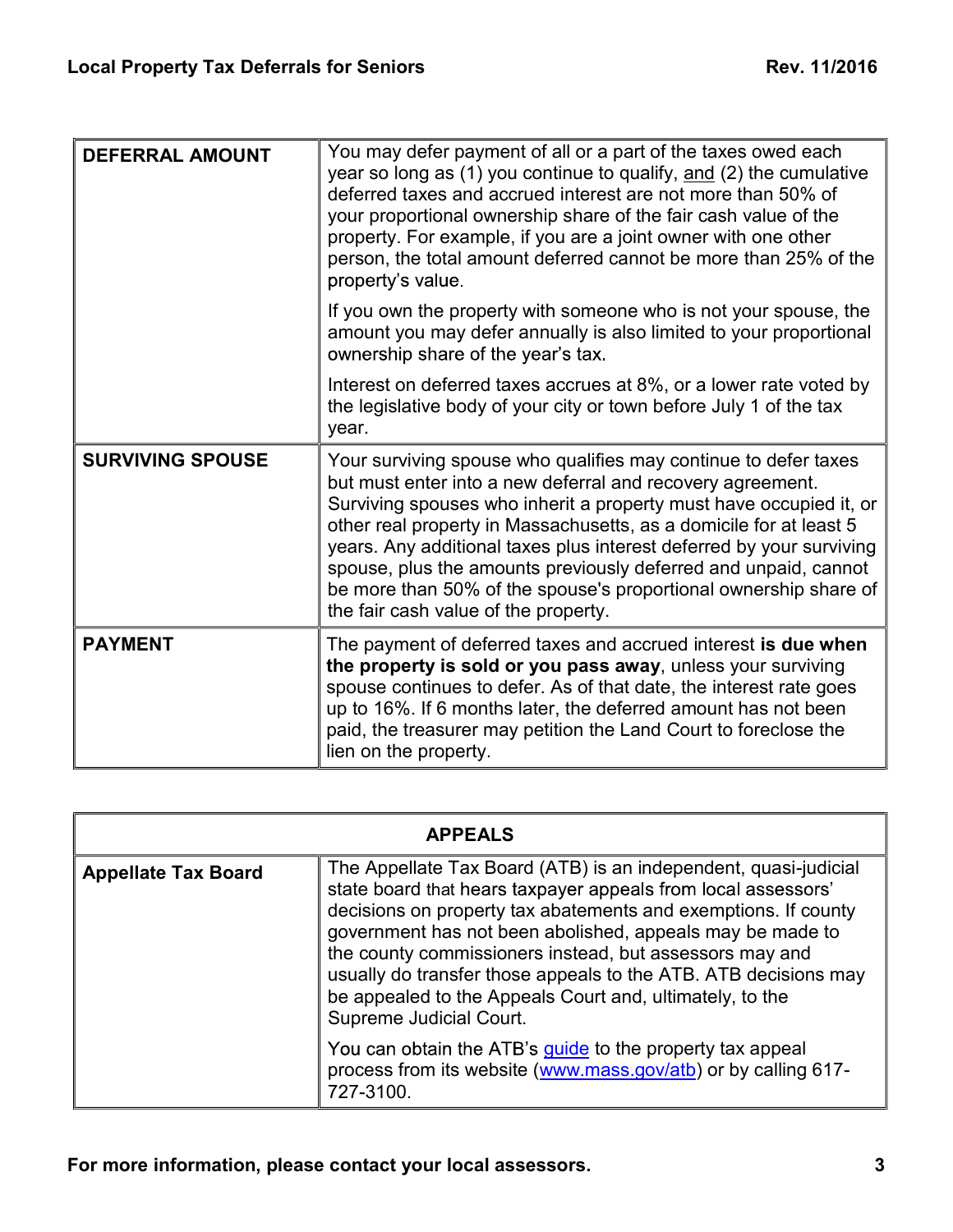| <b>Appeal of Action of</b><br><b>Assessors</b> | You have three months from the date of the assessors'<br>decision on your deferral application to appeal to the ATB.<br>This includes decisions to deny a deferral or to grant a<br>deferral of a lesser benefit. If the application was deemed<br>denied, your appeal must be filed within three months of the<br>deemed denied date. As a general rule, if the real estate tax<br>on your domicile is over \$5,000, you must also have paid all<br>preliminary and actual tax installments on time for the ATB to<br>hear your appeal. |  |
|------------------------------------------------|------------------------------------------------------------------------------------------------------------------------------------------------------------------------------------------------------------------------------------------------------------------------------------------------------------------------------------------------------------------------------------------------------------------------------------------------------------------------------------------------------------------------------------------|--|
|                                                | The assessors may grant the deferral or higher deferral in final<br>settlement of your application during the three month period for<br>filing an appeal. In that case, you do not have to have filed an<br>appeal with the ATB. However, if a settlement is not reached and<br>a deferral not granted during that period, you must have filed your<br>appeal by the deadline. If not, the ATB cannot hear the appeal.                                                                                                                   |  |

| ASSESSMENT AND DEFERRAL CALENDAR                                                           |                                                                                    |  |
|--------------------------------------------------------------------------------------------|------------------------------------------------------------------------------------|--|
| January 1                                                                                  | Property Tax Assessment and Lien Date for Next Fiscal Year                         |  |
| July 1                                                                                     | <b>Fiscal Year Begins</b><br>Real Estate Deferral Eligibility Date for Fiscal Year |  |
| <b>October - December</b>                                                                  | Actual Tax Bills Mailed for Fiscal Year                                            |  |
| <b>November 1 (Semi-</b><br>annual Payment<br><b>Communities)</b>                          | 1 <sup>st</sup> Actual Tax Installment Payment Due <sup>1</sup>                    |  |
| <b>February 1 (Quarterly</b><br><b>Payment Communities)</b>                                |                                                                                    |  |
| April 1, or 3 Calendar<br><b>Months from Mailing of</b><br><b>Actual Tax Bill if later</b> | Deferral Applications to Assessors Due <sup>2</sup>                                |  |

 $1$  Contact your assessors. The due date depends on the payment system used in your community and the date actual tax bills were mailed for fiscal year.

 $2$  Some assessors may accept applications before actual tax bills are mailed. If not, or your application is not approved, you must apply by this deadline to claim the deferral.